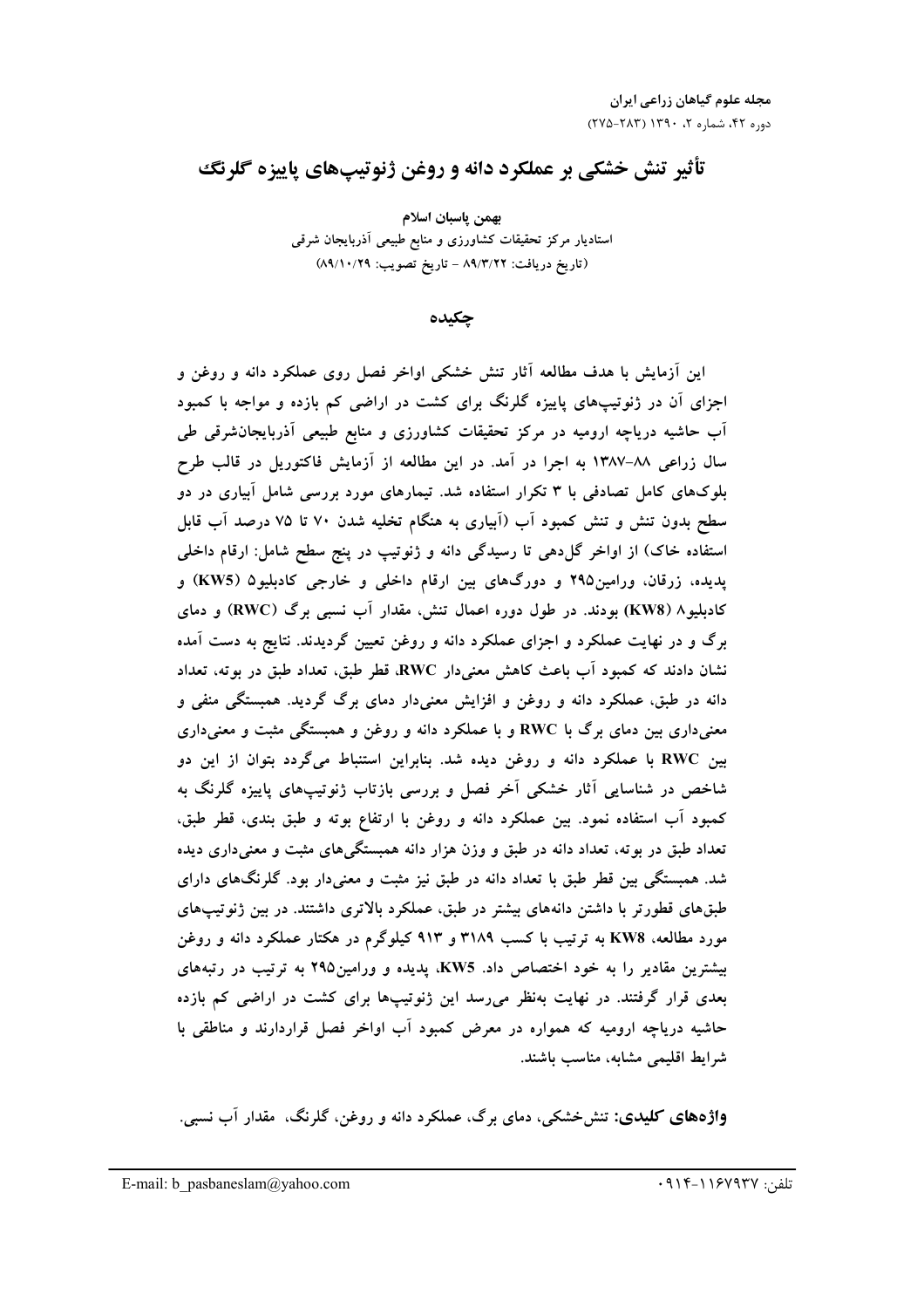داد که بین لاینهای مورد بررسی تنوع قابل توجهی از نظر عملکرد دانه و روغن در این محیطها وجود دارد (Omidi Tabrizi, 2006). ارزيابي ژنوتيپهاي گلرنگ در کرج نشان داد که ژنوتیپ جمعآوری شده از اطراف تبریز با کسب ۲۹/۶ گرم دانه در بوته بیشترین عملکرد تک بوته را به خود اختصاص داد و بیشترین ضریب تنوع مربوط به صفت تعداد دانه در طبق (۲۲/۰۲ درصد) به Bageree et al. .(Omidi Tabrizi, 1999) دست آمد (2001a) گزارش کردند که در ارزیابی ۱۲۱ ژنوتیپ گلرنگ، عملکرد تک بوته با تعداد روز تا ظهور اولین گل، قطر طبق، تعداد طبق در بوته، تعداد دانه در طبق و وزن دانه در طبق همبستگی مثبت و معنیدار نشان داد و نیز همبستگی وزن هزار دانه با درصد روغن دانه منفی و با (1984) Ehdaie & Nour Mohammadi با بررسی عملکرد و اجزای عملکرد در دو رقم گلرنگ به نامهای نبرسکا-۱۰ و محلی اراک-۲۸۱۱، همبستگی مثبت و معنیداری بین عملکرد دانه با تعداد دانه در طبق، وزن هزاردانه و درصد روغن دانه مشاهده کردند. همچنین در آزمایش مذکور اختلاف معنیداری بین دو رقم از نظر تعداد دانه در طبق دیده شد. Pasban Eslam (2004a) با بررسی ۱۴ ژنوتیپ گلرنگ در خسروشهر تبریز، مشاهده کرد که بین ژنوتیپهای مورد مطالعه از نظر عملکرد دانه، اجزای عملکرد و عملکرد روغن اختلاف معنی داری وجود داشت. تنش شدید خشکی باعث کاهش مقدار روغن تولیدی در گلرنگ شده و با کاهش بیشتر مقدار اسیدهای چرب با چند پیوند دوگانه و افزایش نسبت اسیدهای چرب اشباع، در نهایت موجب بالا رفتن درجه اشباع بودن روغن گلرنگ میگردد (Hamrouni et al., 2001). Pourdad (1999) با ارزيابى ۱۷۱ رقم و توده گلرنگ در شرایط دیم سرارود کرمانشاه، گزارش کرد که بالا بودن عملکرد دانه در ژنوتیپهای پرمحصول در اثر بالا بودن یکی از اجزای عملکرد نبوده و سه بخش اصلی عملکرد دانه شامل تعداد طبق در بوته، تعداد دانه در طبق و وزن هزار دانه بر عملکرد اثر گذارهستند.

نشان داده شده است با افزایش تعداد آبیاری تکمیلی از یک مرتبه به سه مرتبه در فصل کشت تحت شرایط دیم شرق هند، کارایی مصرف آب در گلرنگ از ۱/۲۳ به

#### مقدمه

بخش عمدهای از روغن خوراکی مورد نیاز در کشور از منابع خارجي تأمين ميگردد. بنابراين توسعه كشت دانههای روغنی از اهمیت زیادی برخوردار است. از بین دانههای روغنی سازگار با شرایط آب و هوایی کشور، گلرنگ به عنوان گیاه مقاوم به تنش شوری و خشکی (Bassil & Kaffka, 2002; Esendel et al., 1992 & (Napy et al., 1995، وبا داشتن تیپهای بهاره و پاییزه، آينده نويدبخشي دارد (Pasban Eslam, 2001). گلرنگ به عنوان گیاهی سازگار به مناطقی با بارندگی زمستانه و بهاره اندک و هوایی خشک در طول دوره گلدهی، پر شدن و رسیدن دانه از یک سو و با داشتن ریشههای طویل و با توان جذب آب بالا از بخشهای عمیقتر خاک از سوی دیگر، به عنوان یک گیاه دانه روغنی متحمل به (Arnon, 1972; Yau, حساب می آید) (2006. گلرنگ در جریان کمبود آب اواخر فصل، بخشی از عملكرد دانه (۶۵ تا ۹۵ درصد) را به وسيله انتقال ذخایر کربوهیدراتی قبل از گردهافشانی به دانه، تأمین می کند (2004). Koutroubas et al., 2004). If (2006) ارزیابی لاین گلرنگ بهاره به نام PI در کشت دیم طی تاریخهای کاشت مختلف و در شرایط آب و هوایی نیمه خشک مدیترانهای لبنان (با میانگین بارندگی ۵۱۳ میلی متر که بخش عمدهای از آن در طول فصل زمستان متمرکز است)، مشاهده شد که کشت دیم گلرنگ با تولید متوسط ١٢١٠ کیلوگرم دانه در هکتار از عملکرد قابل قبولی در شرایط مذکور برخوردار است. گزارش شده است خشکی با افزایش کربوهیدراتهای محلول در آب باعث القای تحمل به خشکی در گلرنگ میگردد. .(2004) Koutroubas et al (2004) با ارزيابي ژنوتيپهای هیبرید و آزاد گردهافشان گلرنگ در کشت دیم و تحت شرایط آب و هوایی مدیترانهای یونان، به این نتیجه رسیدند که تولید و تجمع ماده خشک تا مرحله گردهافشانی و میزان انتقال این مواد به دانه در طول دوره پر شدن دانه و در نهایت عملکرد دانه با همدیگر همبستگی مثبت و معنیداری داشته و بین ژنوتیپهای مورد بررسی از این جهات تنوع معنیداری وجود دارد. نتایج حاصل از بررسی سازگاری ۱۰ لاین گلرنگ در كرج، اصفهان و داراب فارس طى سه سال زراعى، نشان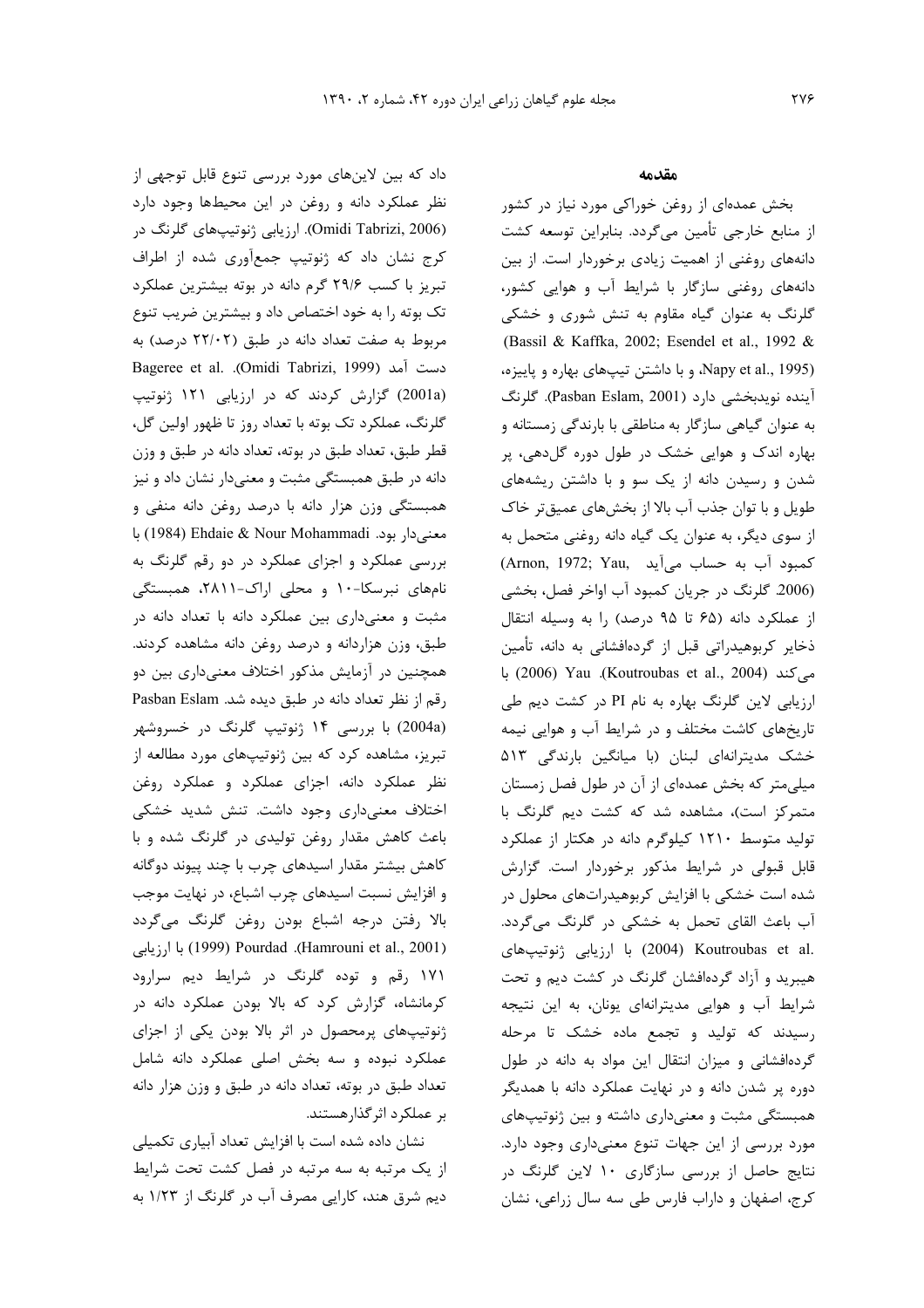۳/۰۴ کیلوگرم دانه در هکتار به ازای مصرف هر میلی متر آب افزایش یافته و عملکرد دانه در حدود ۲۲۰ درصد افزايش يافت (Kar et al., 2007). نتايج حاصل از ارزیابی چهار ژنوتیپ گلرنگ با دورههای متفاوت پر شدن دانه، نشان داد که بین دوره پر شدن دانه با روز تا گل دهی، روز تا رسیدگی محصول و عملکرد دانه همبستگی مثبت و معنیداری وجود داشت Zope et) al., 1998). نشان داده شده است که از بین اجزای عملکرد، تعداد طبق در بوته و وزن هزار دانه در تعیین عملکرد دانه گلرنگ بهاره نقش برجستهتری داشتهاند (Koutroubas et al., 2004). در اثر اعمال ۵ رژیم آبیاری از سطوح بدون تنش تا خشکی شدید روی گلرنگ، شاخص برداشت تغییر نکرد ولی در تنش شدید، عملكرد به شدت افت كرد (Lovelli et al., 2007). .Omidi Tabrizi et al (1999) با بررسی صفات مهم زراعی ارقام گلرنگ بهاره، همبستگی مثبت و معنیداری بین عملکرد روغن با عملکرد دانه را مشاهده نموده و نتیجهگیری کردند که با افزایش عملکرد دانه در بوته، عملكرد روغن نيز افزايش مي يابد. نتايج حاصل از بررسي ۲۶ ژنوتیپ خاردار و بی خار گلرنگ نشان داد که دو ژنوتیپL.R.K.۲۳ و ورامین۲۹۵ به ترتیب با کسب ۴۱۲۲ و ۳۸۷۷ کیلوگرم دانه در هکتار از عملکردهای بالاترى برخوردار بودند (Omidi Tabrizi, 2003). بروز کمبود آب در مرحله گلدهی و پر شدن دانهها در گلرنگ باعث كاهش معنىدار تعداد دانه در طبق و وزن هزار دانه گردید (Efatdoost, 2003). همبستگی مثبت و معنیداری بین میزان محصولات فتوسنتزی تولید شده، عملکرد دانه و روغن در ژنوتیپهای گلرنگ کشت شده در شرایط دیم یونان گزارش شده است & Dordas)

> عقیده بر این است که مقدار آب نسبی (RWC) شاخص مناسبتری برای بیان وضعیت أب برگ در گیاهان زراعی میباشد و شاید RWC وضعیت فراگیرتری از تعادل بین میزان عرضه آب به برگ و (Sinclair & Ludlow, ميزان تعرق را نشان بدهد Rao & Mendham أز مطالعات Rao & Mendham (1991) حاکی از وجود همبستگی بالا بین توان جذب آب در کلزا و RWC برگ آن است. در شرایط تنش

Sioulas, 2008).

شدید خشکی، ارقام مقاوم به خشکی گندم دوروم از RWC بالاتری در برگهای خود برخوردار بودند Pasban Eslam .(Golestani Araghi & Assad, 1998) (2004a) با بررسی ژنوتیپهای کلزا، گزارش کرد تنش کمبود آب باعث کاهش RWC و افزایش دمای برگ شده و در ژنوتیپهای متحملتر در مقایسه با سایر ژنوتیپها این تغییرات کمتر بوده و پایداری عملکرد بيشتر بود.

امروزه اندازهگیری دمای برگ و تاج پوشش برگی به عنوان روشی متداول برای ارزیابی شدت تنش خشکی در گیاهان زراعی مورد استفاده قرار می گیرد Johnson) & Rumbaugh, 1995). به طور کلی دمای تاج پوشش برگی با تنش خشکی همبستگی دارد. به دنبال کاهش آب قابل استفاده خاک، پتانسیل آب گیاه و در نهایت تعرق آن نیز کاهش می یابد. بر مبنای بیلان انرژی در سطح برگ، تنزل تعرق منجر به افزایش دمای تاج یوشش گیاه می گردد (Carcova et al., 1998). در یک آزمایش مزرعهای روی سه رقم یونجه مشاهده گردید که مقادیر پایینتر هدایت روزنهای با دماهای بالاتر تاج یوشش برگ مطابقت دارد .(Johnson & Rumbaugh (1995. گزارشهای متعددی حاکی از آن است که دمای تاج پوشش برگ به عنوان شاخصی مناسب، می تواند در شناسایی ژنوتیپهای مقاوم به خشکی گندم و ذرت به Carcova et al., 1998; Golestani Araghi & كار رود Carcova et al., 1998; Golestani Araghi (Assad, 1998. همچنین آنها تفاوت معنیداری در دمای تاج پوشش برگ بین ژنوتیپهای مقاوم و حساس به خشکی گندم و وجود همبستگی منفی و معنیدار بین شاخص مورد بحث و عملکرد دانه در شرایط تنش آبی را گزارش کردند.

آزمایش با هدف مطالعه اثرات تنش خشکی اواخر فصل روی عملکرد دانه، روغن و اجزای آن در ژنوتیپهای پاییزه گلرنگ برای کشت در اراضی کم بازده و نیمه آبی حاشیه دریاچه ارومیه به مرحله اجرا درآمد.

# مواد و روشها

آزمایش در مرکز تحقیقات کشاورزی و منابع طبیعی آذربایجانشرقی (ایستگاه خسروشهر) با مشخصات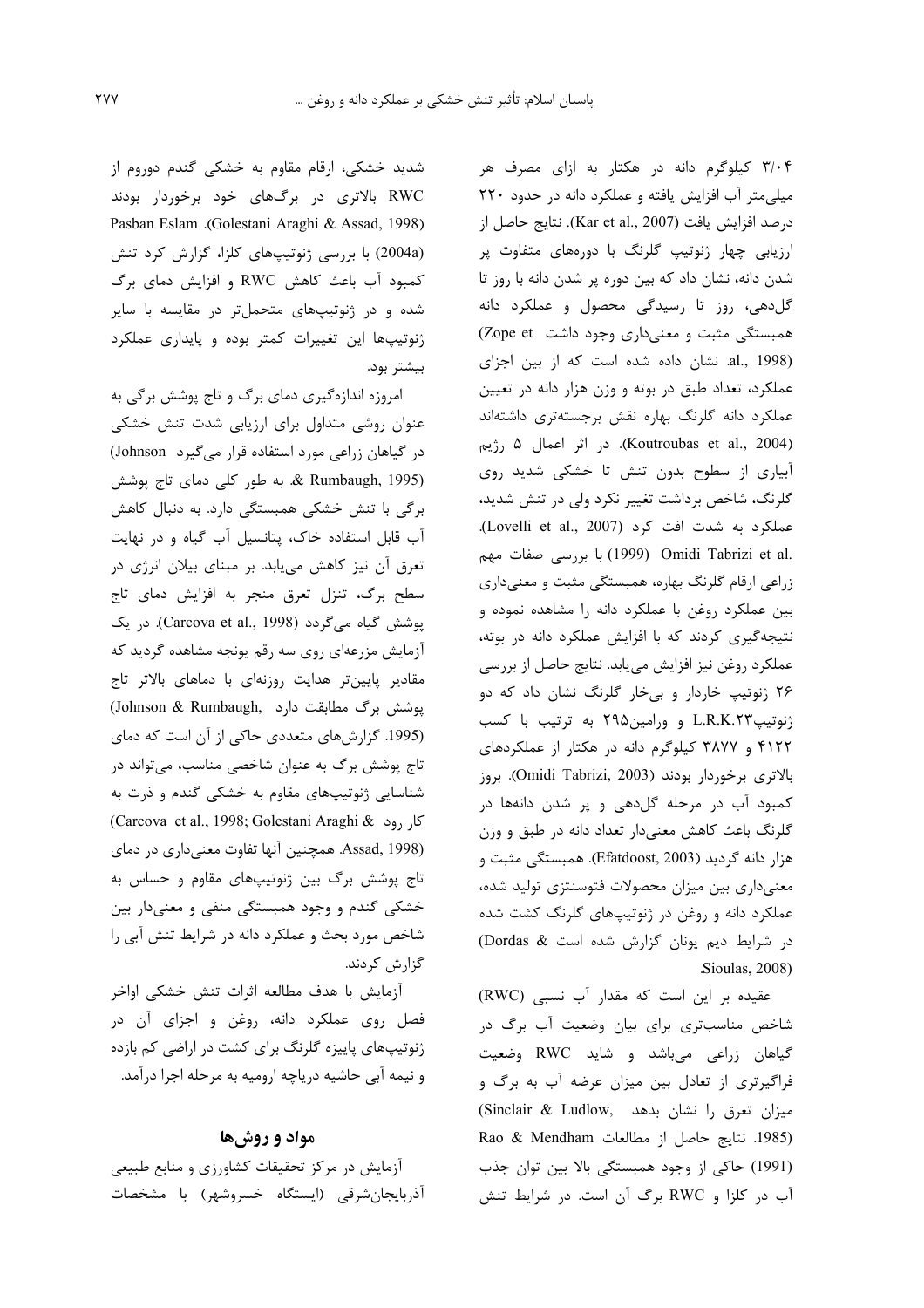جغرافیایی ۴۶ درجه و ۲ دقیقه شرقی، ۳۷ درجه و ۵۸ دقیقه شمالی طی سال زراعی ۸-۱۳۸۷به اجرا در آمد. در این تحقیق از آزمایش فاکتوریل در قالب طرح آماری بلوکهای کامل تصادفی با ۳ تکرار استفاده شد. عوامل مورد آزمون شامل آبیاری در دو سطح بدون تنش و تنش كمبود آب از اواخر مرحله گل دهی (زمانی كه ۸۰ درصد گلهای گل آذین اصلی شکفته باشند) تا رسیدن دانه و ژنوتیپ در ۵ سطح عبارت از ژنوتیپهای پاییزه آزاد گردهافشان پدیده، زرقان، ورامین۲۹۵، کادبلیو۵ (KW5) و كادبليو (KW8) (KW8) بودند. دو ژنوتيپ كادبليو حاصل دورگ گیری لاینهای داخلی و خارجی بوده و بقيه ايرانى هستند. هر كرت از ۵ رديف با فاصله ٣٠ سانتی متر و به طول ۵ متر تشکیل شده بود و فاصله بوتهها روی ردیف در ۷ سانتی متر تنظیم شدند. کاشت در ۲۰ شهریور ماه صورت گرفت.

برای اعمال تیمار أبیاری، خاک مزرعه مورد أزمایش که دارای بافت لوم شنی بود، در افق توزیع ریشههای گیاه (تا عمق ۹۰ سانتیمتر) با حفر پروفیل مورد بررسی قرار گرفت. مشخصات خاک مزرعه در جدول ۱ آمده است. با نمونهبرداریهای مداوم از خاک کرتهای تیمار تنش، آبیاری به هنگام تخلیه شدن ۷۰ تا ۷۵ درصد آب قابل استفاده خاک صورت میگرفت. آبیاری کرتهای تیمار آبیاری نیز با تخلیه حدود ۳۵ تا ۴۰ درصد آب قابل استفاده خاک صورت میگرفت. اندازهگیری رطوبت خاک به روش وزنی بود. در دوره اعمال تنش بارندگی رخ نداد ولی برای مهار بارندگیهای احتمالی پوشش نایلونی بر روی کرتهای تحت تنش پیش بینی شده بود که مورد استفاده قرار نگرفت. برای جلوگیری از نشت آب بین کرتهای آبیاری و تنش، بین کرتها یک متر و بین بلوکها ۲ متر فاصله منظور شده بود. منطقه آزمایش در حاشیه شرقی دریاچه ارومیه قرار دارد. هزاران هکتار از اراضی زراعی این منطقه کم بازده بوده و

به علت منفی بودن بیلان آبهای زیرزمینی در منطقه طی دهههای گذشته از یک سو و رو به خشکی نهادن دریاچه ارومیه از سوی دیگر دچار تنش شوری و خشکی به ویژه در طول تابستان هستند.

مقدار آب نسبی (RWC) در طول دوره اعمال تنش هر ۴ روز یکبار اندازهگیری گردید و در نهایت میانگین دادههای حاصل محاسبه گردیده و به کار رفت. به این منظور برای هر نمونه ۳ دیسک به قطر ۲۰ میلی متر از هر برگ جدا گردیده و بلافاصله وزن شدند (وزن تر)، سیس نمونهها به مدت ۴ ساعت در آب مقطر دو بار تقطیر با دمای در حدود ۵ درجه سانتی گراد و نور اندک (تا تثبيت جذب آب و افزايش وزن، براي تعيين زمان مناسب جهت رسیدن برگهای گلرنگ به حالت اشباع، قبل از انجام آزمایش، برگها طی زمانهای مختلف در آب مقطر غوطهور شدند. در نهایت با وزن کردن آنها، زمان ۴ ساعت جهت حصول حداكثر جذب آب مناسب تشخيص داده شد) غوطهور شده (Efatdoost, 2003) و يس از گرفتن آب روى آن ها با كاغذ صافى، وزن شدند (وزن تورم كامل) سپس نمونهها به مدت ٢۴ ساعت در دمای ۸۰ درجه سانتیگراد قرار داده شده و وزن شدند (وزن خشک). در نهایت RWC از رابطه زیر محاسبه گردید. لازم به توضیح است که نمونهبرداری از بالاترین برگهای بالغ در ارتفاع یک سوم از راس بوتهها و بین ساعات ١٢ تا ١۴ صورت گرفت .(Pasban Eslam) :2004b; Rao & Mendham, 1991)

$$
\text{RWC} = \frac{e^{i\omega} \cdot \text{cinc}}{e^{i\omega} \cdot \text{cinc}} = \text{RWC}
$$

دمای برگ در طول دوره تنش هر ۴ روز یکبار بین ساعات ۱۲۰۰ تا ۱۴۰۰ با استفاده از دماسنج مادون قرمز مدل T۲-۸۲۵ ساخت کارخانه تستو (Testo) ايتاليا اندازهگيري گرديد (Singh et al., 1985).

جدول ١- مشخصات خاک مزرعه آزمايشي

| آب قابل استفاده                 | آب نقطه پژمردگی دایم | آب ظرفيت مزرعهاى | عمق نمونهبرداري             |
|---------------------------------|----------------------|------------------|-----------------------------|
| (درصد وزنی)                     | (درصد وزنی)          | (درصد وزنی)      | (سانتىمتر)                  |
| $\mathcal{N} \cdot \mathcal{N}$ | ۱۲/۵                 | 7715             | $\cdot$ -۳۵                 |
| 9/                              | $\frac{1}{\sqrt{2}}$ | ۲۱/۰             | $r_{\Delta-\epsilon\Delta}$ |
| $V/\cdot$                       | $\lambda$ .          | 101              | $P_{\Delta-\vartheta}$ .    |
|                                 |                      |                  |                             |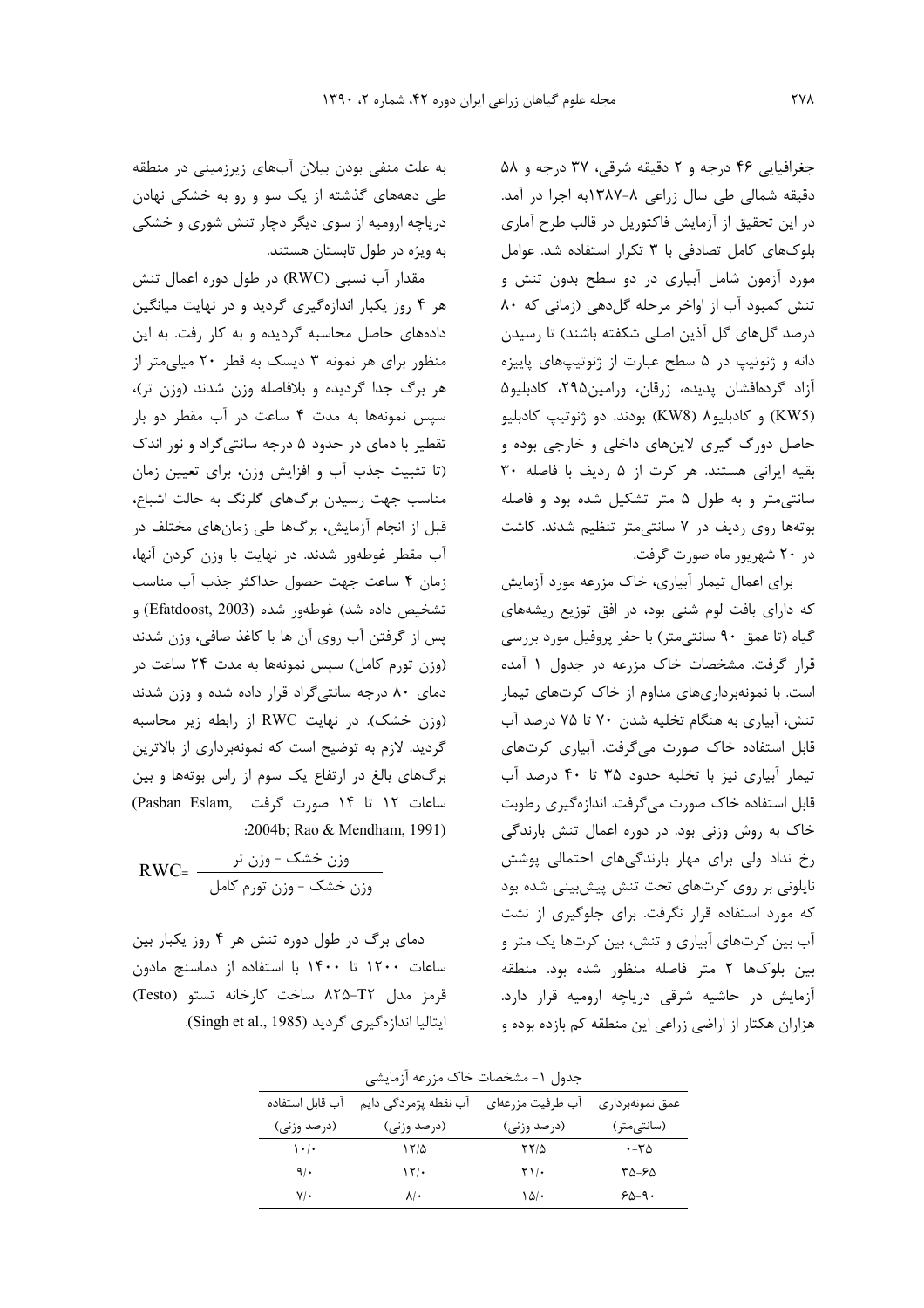اندازهگیری RWC و دمای برگ از اواخر مرحله گل دهی تا پیری برگ ها هر ۴ روز یکبار و در مجموع ۵ مرتبه صورت گرفت. برای افزایش اعتبار نتایج، در تجزیه تحليل دادهها از ميانگين آنها استفاده شد.

براي تعيين ارتفاع بوته، ارتفاع طبق بندي، قطر طبق و تعداد طبق در بوته، در هر کرت آزمایشی حداقل ١٠ بوته به صورت تصادفی انتخاب و مورد اندازهگیری قرار گرفتند. سایر اجزای عملکرد نیز بر روی همین بوتهها تعیین شدند. در نهایت به هنگام رسیدن محصول پس از حذف دو ردیف کناری و نیم متر از دو انتهای هر کرت به عنوان حاشیه، تمامی کرتها برداشت و عملکرد دانه تعیین گردید. برداشت محصول در ۵ شهریورماه صورت گرفت. درصد روغن دانهها روی همه تیمارها در ۳ تکرار با استفاده از دستگاه NMR مدل 25A-18-H20 ساخت کارخانه بروکر کشور کانادا در بخش تحقیقات دانههای روغنی موسسه تحقیقات اصلاح و تهیه نهال و بذر کرج تعيين شد (Anonymous, 2004).

در نهایت دادههای به دست آمده با استفاده از نرمافزارهای آماری MSTATC و SPSS مورد تجزیه و تحليل قرار گرفتند.

# نتايج و بحث

تنش خشکی در طول دوره پر شدن دانهها اثر معنیداری روی دما و مقدار آب نسبی برگ، قطر طبق، تعداد طبق در بوته، تعداد دانه در طبق، عملکرد دانه و روغن نشان داد (جدول ٢). تنش افزايش معنى دار دماي برگ و کاهش معنی دار مقدار آب نسبی برگ، قطر طبق، تعداد طبق در بوته، تعداد دانه در طبق و عملکرد دانه و روغن را باعث گردید (جدول ٣). نشان داده شده است به دنبال افت آب قابل استفاده خاک، پتانسیل آب گیاه و کاهش تعرق، دمای برگ افزایش نشان میدهد (Carcova et al., 1998). در این آزمایش شاخصهای دمای برگ و مقدار آب نسبی برگ در بازتاب اثر تنش از کارایی خوبی برخوردار بودند. همچنین بازتاب ژنوتیپهای مورد مطالعه نیز به این دو شاخص، به طور معنیداری متفاوت بود (جدول ۲). با توجه به وجود همبستگی منفی و معنیدار بین دمای برگ با مقدار آب نسبي برگ و با عملکرد دانه و روغن و نيز همبستگي

مثبت و معنیدار مقدار آب نسبی برگ با عملکرد دانه و روغن (جدول ۵) به نظر می رسد بتوان از این دو شاخص در شناسایی آثار تنش خشکی طی دوره پر شدن دانهها و بررسی بازتابهای ژنوتیپهای گلرنگ پائیزه به کمبود آب استفاده نمود. دمای تاج پوشش برگ به عنوان شاخصی مناسب برای شناسایی ژنوتیپهای مقاوم به (Carcova et al., 1998; خشکی گندم و ذرت میباشد) Araghi & Assad, 1998). نتايج حاصل از بررسي ژنوتیپهای کلزا نشان داد که خشکی آخر فصل مقدار آب نسبی برگ را کاهش داد و مقدار این کاهش در ژنوتیپهای متحمل تر، کمتر بوده است ,Pasban Eslam) (2004a. نتايج اين آزمايش نشان دادند كه كمبود آب در طول دوره پر شدن دانهها از بین اجزای عملکرد با كاهش تعداد طبق در بوته و تعداد دانه در طبق، عملكرد دانه و روغن را کاهش داد و سایر اجزای عملکرد تأثیر معنیداری نیذیرفتند (جدولهای ۲ و ۳). نشان داده شده است با افزایش تعداد آبیاری تکمیلی از یک مرتبه به سه مرتبه در فصل کشت تحت شرایط دیم شرق هند، کارآبی مصرف آب در گلرنگ از ۱/۲۳ به ۳/۰۴ کیلوگرم دانه در هکتار به ازای مصرف هر میلی متر آب افزایش یافته و عملکرد دانه در حدود ۲۲۰ درصد بالا رفت (Kar et al., 2007). به نظر می رسد خشکی آخر فصل در گلرنگ پاییزه با کاهش این دو قسمت عملکرد، محصول دانه و روغن را كاهش دهد. نتايج ارزيابي ١٧١ رقم و توده گلرنگ نشان داد که بالا بودن عملکرد دانه در ژنوتیپهای پرمحصول در اثر بالا بودن یکی از اجزای عملکرد نبوده و سه بخش اصلی عملکرد دانه شامل تعداد طبق در بوته، تعداد دانه در طبق و وزن هزار دانه بوده است (Pourdad, 1999). در گلرنگ بهاره نیز نقش تعداد طبق در بوته و وزن هزار دانه در تعیین عملکرد دانه، برجستهتر بود (Koutroubas et al., 2004).

بین عملکرد دانه و روغن با ارتفاع بوته و طبق بندی همبستگیهای مثبت و معنیداری دیده شد (جدول ۴). بالاتر بودن ارتفاع بوته و طبقبندی در گلرنگ ضمن اینکه برداشت مکانیزه را بهبود میبخشد، با بالاتر بودن طول ساقه به عنوان مخزن موقت ذخيره مواد کربوهیدراتی غیرساختاری، امکان انتقال مقدار بیشتری از کربوهیدراتها را به ویژه در شرایط تنش خشکی به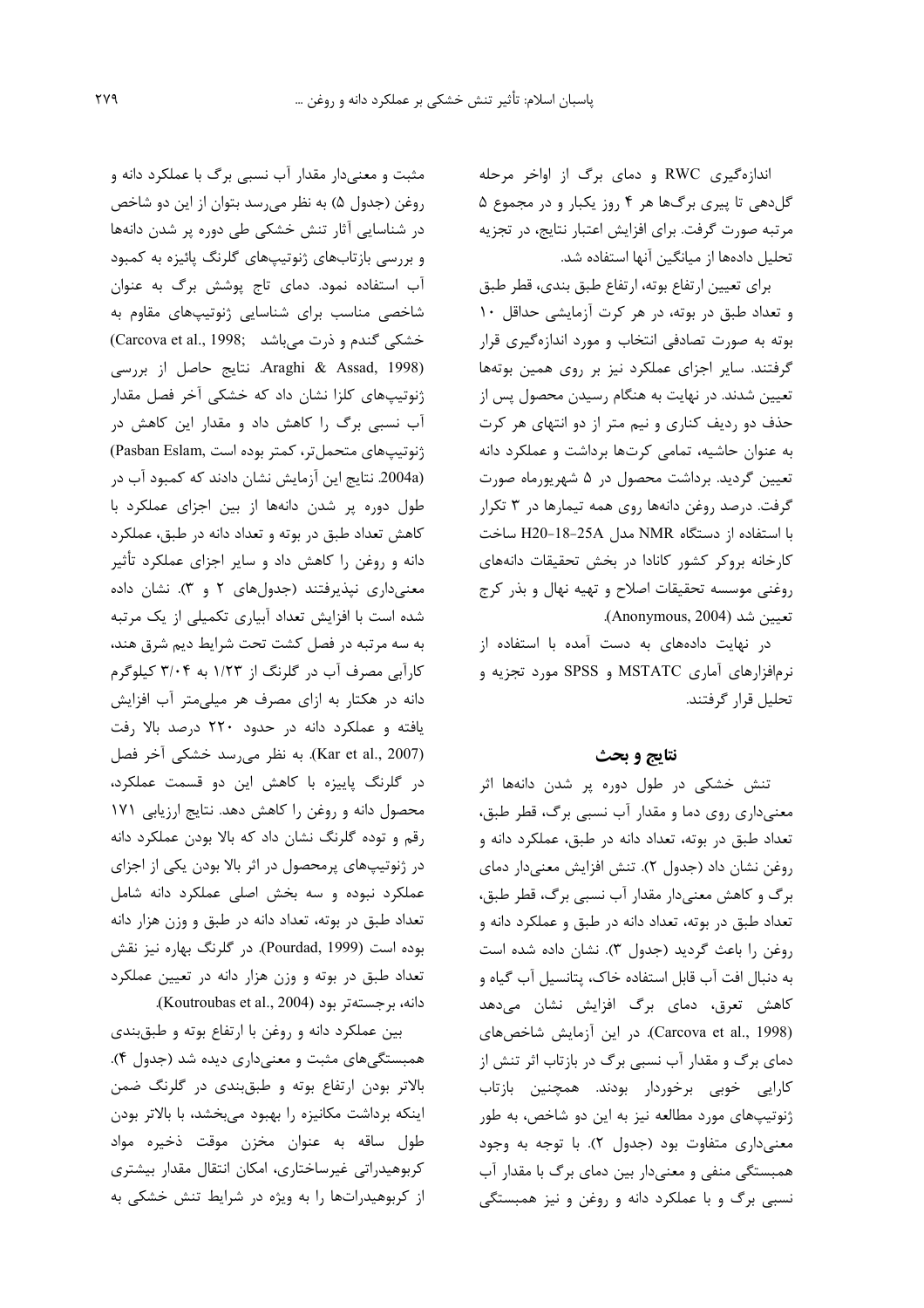دانهها در طول دوره پرشدن دانه، فراهم میسازد (Koutroubas et al., 2004). بين صفت قطر طبق با ارتفاع بوته وطبق بندى وتعداد دانه در طبق وبا عملکرد دانه و روغن نیز همبستگی های مثبت و معنیداری دیده شد. همبستگی مثبت و معنیداری بین عملکرد دانه و روغن با تعداد طبق در بوته، تعداد دانه در

طبق و وزن هزار دانه دیده شد همبستگی مثبت و معنیداری بین قطر طبق و تعداد دانه در طبق، به دست آمد. همچنین با توجه به همبستگی مثبت و معنیدار عملکرد دانه و همبستگی غیر معنیدار درصد روغن دانه با عملكرد روغن، نقش اصلي را در تعيين عملكرد روغن، عملكرد دانه ايفا كرده است (جدول ۴).

|                  |            |                                                   | ميانگين مربعات                            |                                                                |                                 |
|------------------|------------|---------------------------------------------------|-------------------------------------------|----------------------------------------------------------------|---------------------------------|
| منابع تغييرات    | درجه آزادی | دمای برگ                                          | مقدار آب نسبي برگ                         | ارتفاع طبقبندى                                                 | ارتفاع بوته                     |
| تک ا,            | ۲          | $\cdot$ / $\gamma$ $\Delta \lambda$ <sup>ns</sup> | $\cdot/\cdot\cdot\setminus$ <sup>ns</sup> | $\mathcal{N}$ / $\Lambda$ ۳۳ $\mathcal{N}$ <sup>ns</sup>       | $\mathcal{N} \cdot \mathcal{N}$ |
| تنش خشکی         |            | $f \wedge \cdot / \cdot \cdot$ **                 | $\cdot$ / $\tau \tau$ $*$                 | $\Delta \mathbf{Y}/\mathbf{Y} \mathbf{Y}^{\text{ns}}$          | $17/TT''$ <sup>ns</sup>         |
| ژنوتيپ           | ۴          | 19/1                                              | $\cdot$   $\cdot$   $\varphi^{**}$        | $\setminus \cdot \cdot \vartriangle / \cdot \cdot \cdot ^{**}$ | $1707/91V^{**}$                 |
| تنش × ژنوتيپ     | ۴          | $1/\sqrt{f}$ <sup>ns</sup>                        | $\cdot/\cdot\cdot\gamma$ <sup>ns</sup>    | $V\Lambda/\Upsilon\Upsilon\Upsilon$ <sup>ns</sup>              | $90/F1V$ <sup>ns</sup>          |
| خطا              | ۱۸         | 11.97                                             | $\cdot/\cdot\cdot$ ۴                      | $\lambda f$ /9. $V$                                            | 9.155                           |
| ضريب تغييرات (٪) |            | <b>A/۴۸</b>                                       | $\cdot/\cdot$                             | 9/YY                                                           | $\Lambda/\Lambda\Upsilon$       |
|                  |            |                                                   |                                           |                                                                |                                 |

جدول ۲- تجزیه واریانس صفات اندازهگیری شده بر روی ژنوتیپهای پاییزه گلرنگ

ns \*\*: به ترتیب غیرمعنیدار و معنیدار در سطح احتمال ۱ درصد.

### ادامه جدول ٢-

| عملکر د                              | د, صد                                       | عملکر د                                                                             | وزن                                                    | تعداد دانه                                    | تعداد طبق                              | قطر                                | درجه<br>آزادى | منابع تغييرات    |
|--------------------------------------|---------------------------------------------|-------------------------------------------------------------------------------------|--------------------------------------------------------|-----------------------------------------------|----------------------------------------|------------------------------------|---------------|------------------|
| روغن                                 | روغن دانه                                   | دانه                                                                                | هزار دانه                                              | در طبق                                        | در بوته                                | طبق                                |               |                  |
| 545.78                               | 9/755                                       | $\mathbf{r} \mathbf{r} \mathbf{q} \mathbf{r} \mathbf{r} / \mathbf{r}$ <sup>ns</sup> | $\cdot$ /19. $^{\text{ns}}$                            | $\cdot$ / $\gamma \gamma$ <sup>ns</sup>       | $19/9 \cdots$                          | 1/15                               | ۲             | تک ا,            |
| $\gamma\gamma\cdots\gamma/\gamma$ ** | $\cdot$ /٣٢ $\cdot$ <sup>ns</sup>           | $Y9.19.10^{**}$                                                                     | $\mathbf{Y}$ $\beta$ / $\Delta$ $\mathbf{Y}$ . $^{ns}$ | $\mathbf{r}\mathbf{r}/\mathbf{r}\mathbf{r}^*$ | $\mathsf{Y}\Lambda/\cdot\mathsf{YY}^*$ | $19/8\pi$                          |               | تنش خشکی         |
| 1710707                              | $\Gamma$ 1/ $\Lambda \cdot \gamma^{**}$     | 1951Y5.7"                                                                           | 1.7701                                                 | $\Delta 1/\Delta \Lambda T$ <sup>**</sup>     | $\Delta Y/Y$ ۶۷**                      | 5.5                                | ۴             | ژنوتيپ           |
| $18.97/0^{ns}$                       | $\cdot$ / $V \uparrow \Delta$ <sup>ns</sup> | $15529/1$ <sup>ns</sup>                                                             | $1.961$ <sup>ns</sup>                                  | $f/11Y^{ns}$                                  | $Y/\Delta YY$ <sup>ns</sup>            | $1/\Delta \tau \tau$ <sup>ns</sup> | ۴             | تنش × ژنوتيپ     |
| $11919/5$                            | 1/1 <sup>K</sup>                            | 1Y159.70                                                                            | 1.199V                                                 | 91998                                         | f/9V                                   | <b><i>ITAA</i></b>                 | ۱۸            | خطا              |
| 18/10                                | $\mathbf{y}_{\mathcal{F}}$ .                | ۱۷۵۱                                                                                | 9/YY                                                   | V/Y                                           | 18178                                  | $f/\mathfrak{f}$                   |               | ضريب تغييرات (٪) |

 $\overline{\bullet}$ 

ns، \* و \*\*: به ترتیب غیرمعنیدار و معنیدار در سطح احتمال ۵ و ۱ درصد.

جدول ۳- میانگین صفات اندازهگیری شده بر روی ژنوتیپهای پاییزه گلرنگ در شرایط تنش خشکی آخر فصل

| عملكرد روغن<br>$(Kg ha^{-1})$ | عملکړ د دانه<br>$(Kg ha^{-1})$ | تعداد دانه<br>در طبق | تعداد طبق<br>در بوته | قطر<br>طبق<br>(میلی متر) | مقدار<br>ا ب<br>نسبی برگ | دمای برگ<br>$C$ <sup>o</sup> C) | سطوح تنش |
|-------------------------------|--------------------------------|----------------------|----------------------|--------------------------|--------------------------|---------------------------------|----------|
| Y90/Y                         | 760V/T                         | ۳۶۱۸                 | $f/\tau$             | <b>٢</b> ٧/۶             | $\cdot$ /Y $\Delta$      | ۱۵/۱                            | بدون تنش |
| 555/2                         | 3.61/1                         | ۳۴/۷                 | $\Upsilon/\Upsilon$  | ۲۵/۹                     | .78V                     | 55                              | ىا تنش   |

## جدول ۴- میانگین صفات اندازهگیری شده روی ژنوتیپهای پاییزه گلرنگ

| عملک د                     | عملک د                                      | درصد                      | وزن                                              | تعداد                           | تعداد                   | قطر                      | ا, تفاع          | ا, تفاع | مقدار                           | دمای                            |           |
|----------------------------|---------------------------------------------|---------------------------|--------------------------------------------------|---------------------------------|-------------------------|--------------------------|------------------|---------|---------------------------------|---------------------------------|-----------|
| روغن                       | دانه                                        | روغن                      | هزار دانه                                        | دانه د,                         | طبق در                  | طبق                      | طبق بندى         | بو ته   | اب نسبی                         | بر گ                            | ژنوتيپ    |
| $(Kg \text{ ha}^{-1})$     | $(Kg \text{ ha}^{-1})$                      | دانه                      | (gr)                                             | طبق                             | بو ته                   | (mm)                     | (cm)             | (cm)    | بر گ                            | $(^{\circ}C)$                   |           |
| 595abc                     | <b>TTTA</b> bc                              |                           | $\frac{1}{2}$ and $\frac{1}{2}$ be $\frac{1}{2}$ | $\mathbf{r} \mathbf{a}$         | $\frac{8}{\pi}$         | $Y_A/Y$ a                | ۹۳ ab            | ۱۰۶b    | $\cdot$ / $\epsilon$ bc         | $\lambda x$ b                   | يديده     |
| $\Delta$ ۴۹ $\rm c$        | <b>1995C</b>                                | $\mathbf{r} \mathbf{v}$ a | $\mathsf{Y} \wedge \mathsf{Y}$ C                 | $\tau f/\tau$ bc                | 4/V b                   | $\frac{8}{4}$            | ۸۲ b             | ۹۳ b    | $\cdot$ /09 c                   | $\frac{1}{2}$                   | زرقان     |
| $\Delta x \in \mathbf{b}$  | $\mathsf{r} \cdot \mathsf{v} \mathsf{r}$ be | $Y \Lambda / Y C$         | $\mathbf{r}$ $\epsilon$ / ab                     | $\tau\tau/\Delta$ c             | $\frac{1.76}{1.7}$      | $Y\Delta$ / $\epsilon$ C | $\lambda \tau$ b | ۹۵ b    | $\cdot$ / $\epsilon$ $\vee$ abc | $\mathsf{r} \cdot \mathsf{R}$ a | ورامين۱۹۵ |
| $\lambda \cdot \text{vab}$ | ۲۵۵۳ ab                                     | $\frac{1}{2}$ ab          | $\mathsf{r}\wedge\mathsf{r}\mathsf{a}$           | $\mathsf{r}\wedge\mathsf{r}$ ab | $\frac{\Delta}{\tau}$ a | $\frac{Y}{Y}$ ab         | ۱۰۷a             | ITT a   | $\cdot$ / $\epsilon$ ab         | V/9 b                           | کا دہلیو۵ |
| 915a                       | $\mathbf{r}$ $\wedge$ $\mathbf{r}$ $a$      | $Y\Lambda/F$ C            | $\mathbf{r}$ $\epsilon$ / $\mathbf{r}$ ab        | $\tau \tau / \tau$ c            | $Y^2 \Delta a$          | $\forall y \cdot abc$    | $\cdot \wedge a$ | 157a    | $\cdot$ / $\vee\tau$ a          | $\frac{1}{\sqrt{2}}$            | کا دہلیو۸ |
|                            |                                             |                           |                                                  |                                 |                         |                          |                  |         |                                 |                                 |           |

در هر ستون میانگینهایی که دارای حروف مشترک هستند بر اساس آزمون چنددامنهای دانکن در سطح احتمال پنج درصد برای قطر طبق و یک درصد برای سایر صفات تفاوت معنىدار ندارند.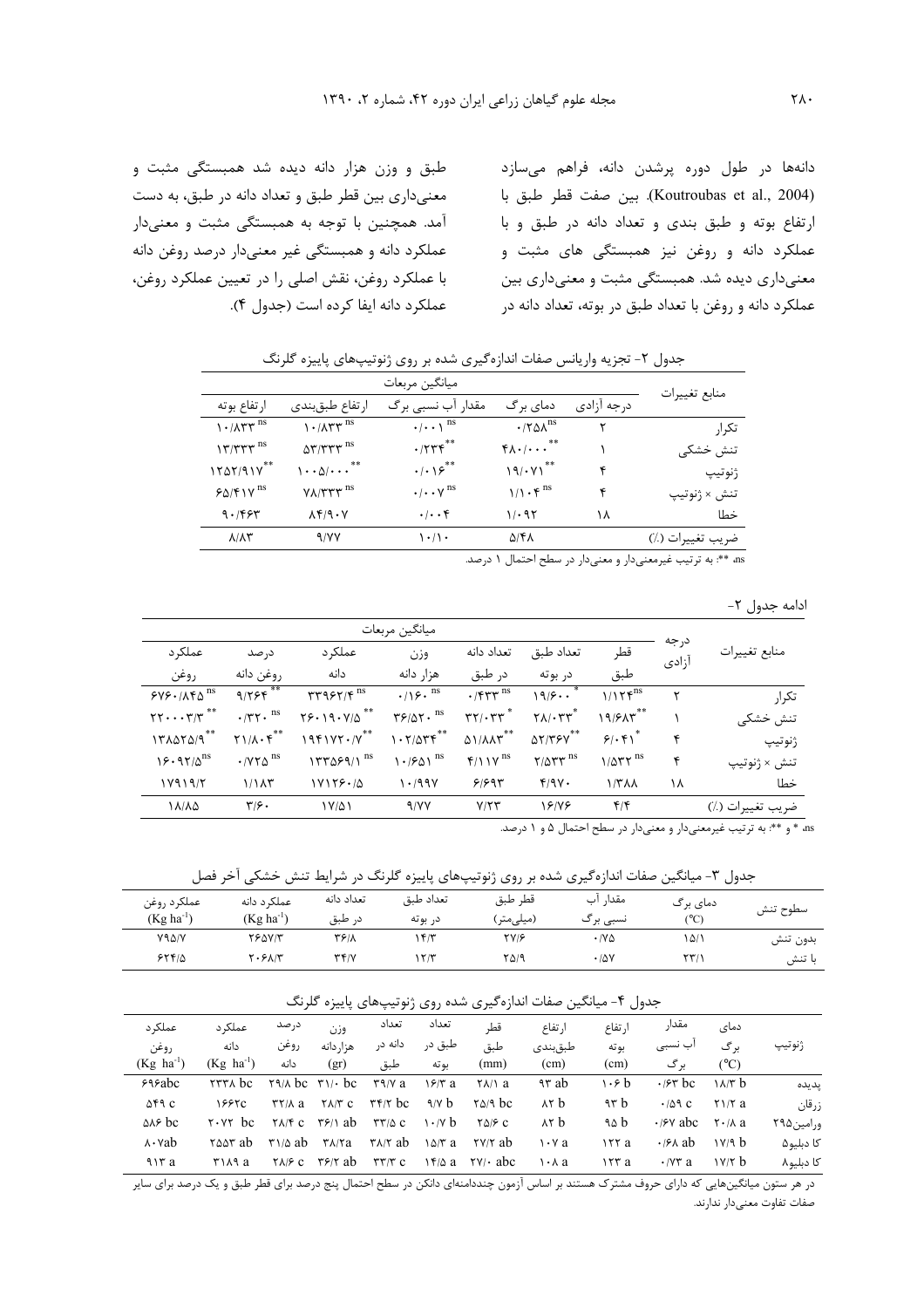|             | دمای                                | مقدار آب                   | ار تفاع                    | ارتفاع                    | قطر                      | وزن هزار تعداد دانه تعداد طبق |                      |                                           | عملكرد                   | در صد          | عملكر د |
|-------------|-------------------------------------|----------------------------|----------------------------|---------------------------|--------------------------|-------------------------------|----------------------|-------------------------------------------|--------------------------|----------------|---------|
| صفت         | بر گ                                | نسبی برگ                   | طبقبندى                    | بوته                      | طبق                      | در بوته                       | در طبق               | دانه                                      | دانه                     | روغن روغن دانه |         |
|             | (1)                                 | (5)                        | (5)                        | (1)                       | $(\Delta)$               | $(\hat{\mathsf{y}})$          | (V)                  | $(\lambda)$                               | (9)                      | $(1 \cdot)$    | (11)    |
| (7)         | **<br>$-\cdot/\lambda$ .            |                            |                            |                           |                          |                               |                      |                                           |                          |                |         |
| (1)         | $-170$                              | $\cdot$ /٣١                |                            |                           |                          |                               |                      |                                           |                          |                |         |
| (5)         | $-\cdot$ /٣٢                        | .179                       | $\cdot$ ۶ $\cdot$          |                           |                          |                               |                      |                                           |                          |                |         |
| $(\Delta)$  | $-188$                              | $\cdot$ /۴۴ $^*$           | $\cdot$ /۴۳ $^*$           | $\cdot$ /٣ $\Lambda^*$    |                          |                               |                      |                                           |                          |                |         |
| $(\hat{z})$ | $-15\lambda$                        | $\cdot$ /٣١                | $\cdot$ /۴۵ $^*$           | $\cdot$ /۴۵ <sup>*</sup>  | $**$<br>$\cdot/\Delta$ . |                               |                      |                                           |                          |                |         |
| (Y)         | $- \cdot / \mathfrak{f} \cdot$ $^*$ | $\cdot/\uparrow\cdot$      | $\cdot/\tau$ .             | $\cdot$ /٢٧               | $\cdot$ /09**            | $\cdot$ /٣٢                   |                      |                                           |                          |                |         |
| $(\lambda)$ | $-15.1$                             | $\cdot$ /0 $r^{**}$        | $\cdot$ /۴۱ <sup>*</sup>   | $\cdot$ /۴۹**             | $\cdot$ /۲۵              | $\cdot$ /٢١                   | $\cdot/\cdot \wedge$ |                                           |                          |                |         |
| (9)         | $-188$                              | $\cdot$ / $\varsigma$ r**  | $\cdot$ /۶۹ $^{**}$        | $\cdot$ /۶۹ $^{**}$       | $\cdot$ /01**            | $\cdot/\Delta \cdot$ **       | $\cdot$ /۴۴ $^*$     | $\cdot$ / $\Delta \Upsilon$ <sup>**</sup> |                          |                |         |
| $(1 \cdot)$ | .1                                  | $-175$                     | $-\cdot/\cdot \wedge$      | $-\cdot/\cdot V$          | $\cdot$ / $\cdot$ Y      | $-\cdot/(\sqrt{V})$           | .77V                 | $-\cdot/7\lambda$                         | $-179$                   |                |         |
| (11)        | $-184$                              | $\cdot$ /۶ $\cdot$ $^{**}$ | $\cdot$ /Y $\cdot$ $^{**}$ | $\cdot/\Upsilon \cdot$ ** | $\cdot$ /۵۵ $^{**}$      | $\cdot$ /۴ $\Lambda$ **       | $\cdot$ /۴۳ $^*$     | $\cdot$ /۴۹**                             | $\cdot$ /9 $\gamma^{**}$ | $-1.9$         |         |

حدول ۵- ضرایب همیستگی ساده ایین صفات مورد مطالعه در ژنوتیپهای باییزه گلرنگ

ns \* و \*\*: به ترتیب غیرمعنی دار، معنی دار در سطح احتمال ۵ و ۱ درصد.

با توجه به وجود همبستگی مثبت و معنیدار بین قطر طبق با تعداد دانه در طبق و هردو با عملکرد دانه و روغن، چنین استنباط میگردد که گیاهان دارای طبقهای قطورتر با داشتن تعداد بیشتر دانه در طبق، عملکرد بالاتری تولید کردند (جدول ۴). گزارش دیگری حاکی از آن است که از بین اجزای عملکرد گلرنگ بهاره، تعداد طبق در بوته و وزن هزار دانه در تعیین عملکرد دانه نقش برجستهتری دارند. ارزیابی ژنوتیپهای گلرنگ در شرایط عادی و تنش خشکی نشان داد که تعداد دانه در طبق، وزن صددانه، قطر ساقه در شرایط آبیاری و تعداد دانه در طبق، وزن صددانه، روز تا ۵۰ درصد گل دهی و قطر طبق در شرایط تنش خشکی، بزرگترین اثر مستقیم مثبت و قطر ساقه بزرگترین اثر مستقیم منفی را روی عملکرد دانه داشت .Mozaffary & Asadi  $.2006$ 

بین ژنوتیپهای مورد مطالعه تفاوت معنیداری در دما و مقدار آب نسبی برگ، ارتفاع بوته و طبق بندی، قطر طبق، تعداد طبق در بوته، تعداد دانه در طبق، وزن هزاردانه، درصد روغن دانه، عملکرد دانه و روغن دیده شد (جدول ٢). نتايج مقايسه ميانگين ژنوتيپهاي مورد مطالعه در جدول ۴ آمده است.بیشترین مقدار آب نسبی برگ به دو ژنوتیپ KWs و KWs تعلق داشت و این دو ژنوتیپ از دمای برگ پایینتری نیز برخوردار بودند. شایان توجه است که بالاترین ارتفاع بوته و طبق بندی

نیز به این دو ژنوتیپ تعلق داشت. بالاتر بودن ارتفاع بوته و طبق بندی در گلرنگ برای بهبود امکان برداشت مکانیزه از صفات مطلوب می باشد. از بین اجزای عملکرد دانه بیشترین تعداد طبق در بوته به ترتیب در پدیده، و KW<sub>s</sub> به دست آمد. يديده و KW<sub>5</sub> از تعداد دانه در طبق و قطر طبق بیشتری نیز برخوردار بودند. بیشترین وزن هزار دانه نیز به KW5 تعلق داشت و ژنوتیپهای KW<sub>8</sub> ،KW<sub>5</sub> و ورامین ۲۹۵ در یک گروه آماری قرار داشتند. زرقان و KW5 در مقایسه با سایر ژنوتیپهای مورد مطالعه، درصد روغن بیشتری داشتند. ژنوتیپ KW<sub>8</sub> به ترتیب با کسب ۳۱۸۹ و ۹۱۳ کیلوگرم در هکتار عملکرد دانه و روغن، بیشترین مقادیر را به خود اختصاص داد. ژنوتیپهای KW<sub>5</sub>، پدیده و ورامین ۲۹۵ به ترتیب در رتبههای بعدی قرار گرفتند. ژنوتیپ زرقان کمترین عملکرد دانه و روغن را به خود اختصاص داد. با توجه به معنیدار نشدن اثرات متقابل اجزای عملکرد و عملکرد دانه و روغن در این آزمایش (جدول۲)، به نظر می رسد ژنوتیپهای KW<sub>5</sub>، پدیده، ورامین۲۹۵ و به ویژه KW<sub>8</sub> برای کشت در اراضی کم بازده حاشیه دریاچه ارومیه که همواره در معرض کمبود آب در طول دوره پر شدن دانه قرار دارند، مناسب بوده و از نظر اقتصادی عملکرد قابل قبولی داشته باشند.

و KW<sub>5</sub> و KW<sub>8</sub> و KW<sub>8</sub> و KW<sub>5</sub> و KW<sub>5</sub> در مقايسه با ژنوتیپهای رایج همچون ورامین، زرقان و پدیده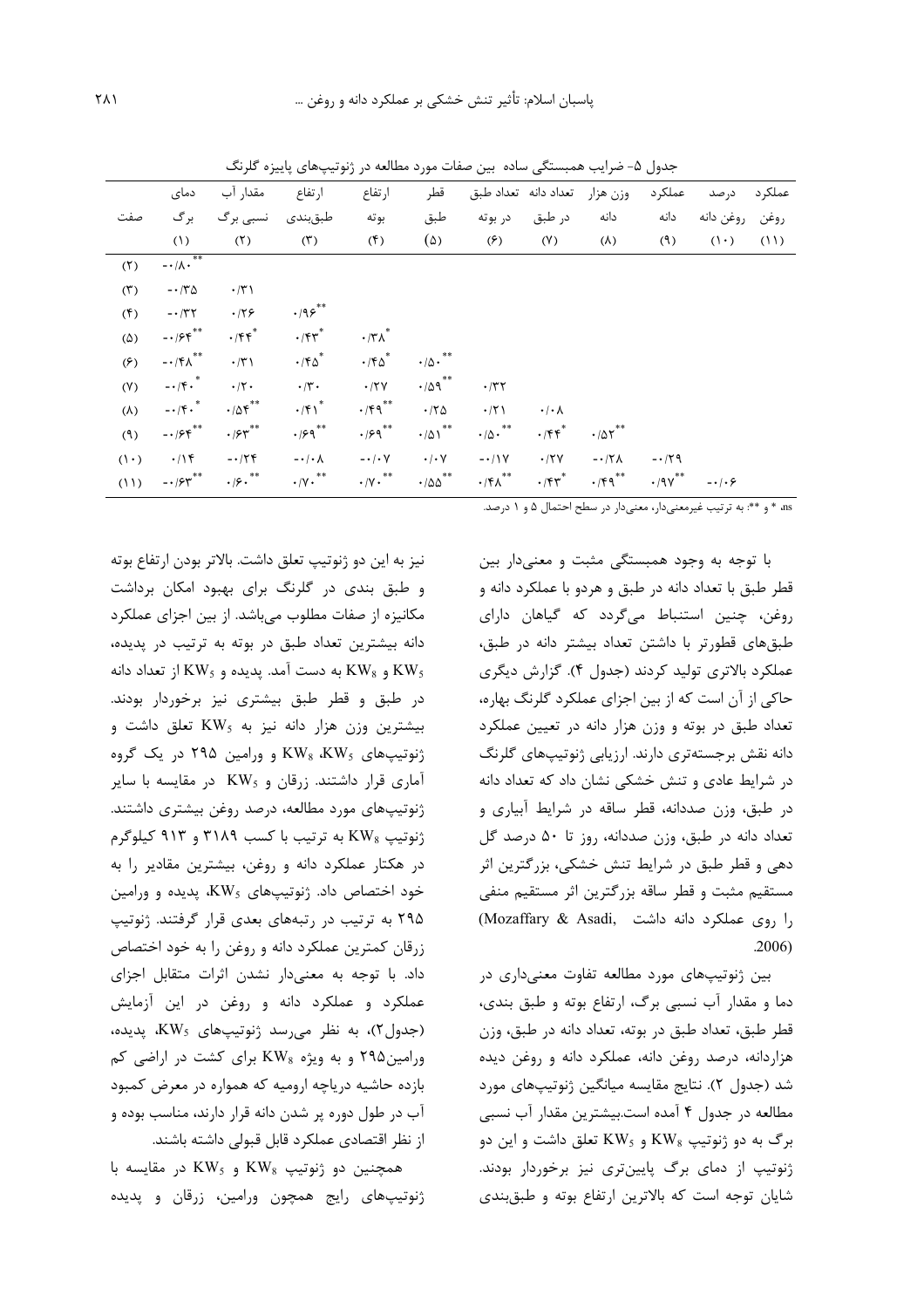.(Omidi Tabrizi, 1999).

جمع بندي نتايج

كمبود آب باعث كاهش معنىدار مقدار آب نسبى برگ، قطر طبق، تعداد طبق در بوته، تعداد دانه در طبق، عملکرد دانه و روغن و افزایش معنیدار دمای برگ گردید. به نظر می سد بتوان از شاخص های مقدار آب نسبی برگ و دمای برگ در شناسایی اثرات خشکی آخر فصل و بررسی بازتابهای ژنوتیپهای پاییزه گلرنگ به كمبود آب استفاده نمود. در بين ژنوتيپهاى مورد مطالعه KW<sub>8</sub> بالاترین عملکرد دانه و روغن را به خود اختصاص داد. در نهایت می توان از ژنوتیپهای KWs، یدیده و ورامین برای کشت در اراضی کم بازده KW5 حاشیه دریاچه ارومیه که همواره در معرض کمبود آب در طول دوره پر شدن دانهها قراردارند و مناطقی با شرايط اقليمي مشايه، استفاده نمود.

عملکردهای بهتری ارایه داده (جدول ۴) و بنابراین برای کشت پاییزه در اقلیم سرد کشور مناسبتر به نظر می رسند و انجام مطالعههای به زراعی روی این ژنوتیپها قابل توصیه است. نشان داده شده است که تولید و تجمع ماده خشک تا مرحله گردهافشانی و میزان انتقال این مواد به دانه در طول دوره پر شده دانه با عملکرد دانه همبستگی مثبت و معنیداری دارد (Koutroubas et al., 2004). نتايج ارزيابي ١٠ ژنوتيپ پاییزه گلرنگ در کرج، اصفهان و داراب فارس نیز حاکی از وجود تنوع صفات مرتبط با محصول دهی و عملکرد در آنها بود (Omidi Tabrizi, 2006). ارزيابي ژنوتيپهاي جمعآوری شده از مناطق مختلف کشور نیز نشان داد که ژنوتیپ بومی جمعآوری شده از اطراف تبریز بیشترین عملکرد دانه ,ا به خود اختصاص داده و بیشترین ضریب تنوع، مربوط به صفت تعداد دانه در طبق بود

#### **REFERENCES**

- 1. Anonymous. (2004). Introduce of analysis chemistry lab. Oilseed Research Dep. Seed and plant Improvement Institute. Karaj. Iran. (In Farsi).
- 2. Anonymous. (2007). Agricultural statistical book 2005-2006. Agriculture Jahad Ministry. Iran. No.86.04. p.19.
- 3. Arnon, I. (1972). Crop production in dry areas. Vol. II: Systematic treatment of the principal crop. Leonard Hill, London. (In Farsi).
- 4. Bageree, A., Yazdi Samadi, B., Tayeb, M. & Ahmadi, M. R. (2001a). Study of correlation between yield and other qualitive and qualitative characters of safflower. Iranian Journal of Agricultural Science, 32(2), 295-307. (In Farsi).
- 5. Bageree, A., Yazdi Samadi, B., Tayeb, M. & Ahmadi, M. R. (2001b). Study of genetic variability in Iranian safflower genotypes. Iranian Journal of Agricultural Science, 32(2), 447-456. (In Farsi).
- 6. Bassil, B. S. & Kaffka, S. R. (2002). Response of safflower (Carthamus tinctorius L.) to saline soiles and irrigation. II Crop response to salinity. Agricultural Water Management, 54, 81-92.
- 7. Carcova, J., Maddonni, G. A. & Ghersa, C. M. (1998). Crop water stress index of three maize hybrids grown in soils with different quality. Field Crops Research, 55, 165-174.
- 8. Dordas, C. A. & Sioulas, C. (2008). Safflower yield, chlorophyll content, photosynthesis, and water use efficiency response to nitrogen fertilization under rain fed conditions. Industrial Crops and Products, 27, 75-85.
- 9. Efatdoost, N. (2003). Evaluation of drought stress effect on safflower genotypes. M. Sc. Thesis. Ardebil Azad University.
- 10. Ehdaie, B. & Nour Mohammadi, G. (1984). The effect of planting date on seed yield and other agronomic characters of two safflower genotypes. Scientific and Agronomic Journal, 9, 28-38. (In Farsi).
- 11. Esendel, E., Kevesoglu, K. E., Ulsa, N. & Aytac, S. (1992). Performance of late autumn and spring planted safflower under limited environment. In: Proceedings of the third International Safflower Conference. China. P. 221-280.
- 12. Golestani Araghi, S. & Assad, M. T. (1998). Evaluation of four screening thechnigues for drought resistance and their relationship to yield reduction ratio in wheat. *Euphytica*, 103, 293-299.
- 13. Hamrouni, I., Ben Salah, H. & Marzouk, B. (2001). Effects of water-deficit on lipids of safflower aerial parts. Phytochemistry Journal, 58, 277-280.
- 14. Johnson, D. A. & Rumbaugh, M. D. (1995). Genetic variation and inheritance characteristics for carbon isotope discrimination in alfalfa. Range Management Journal, 48, 126-131.
- 15. Kar, G., Kumar, A. & Martha, M. (2007). Water use efficiency and crop coefficients of dry season oilseed crops. Agric Water Manage, 87, 73-82.
- 16. Koutroubas, S. D., Papakosta, D. K. & Doitsinis, A. (2004). Cultivar and seasonal effects on the